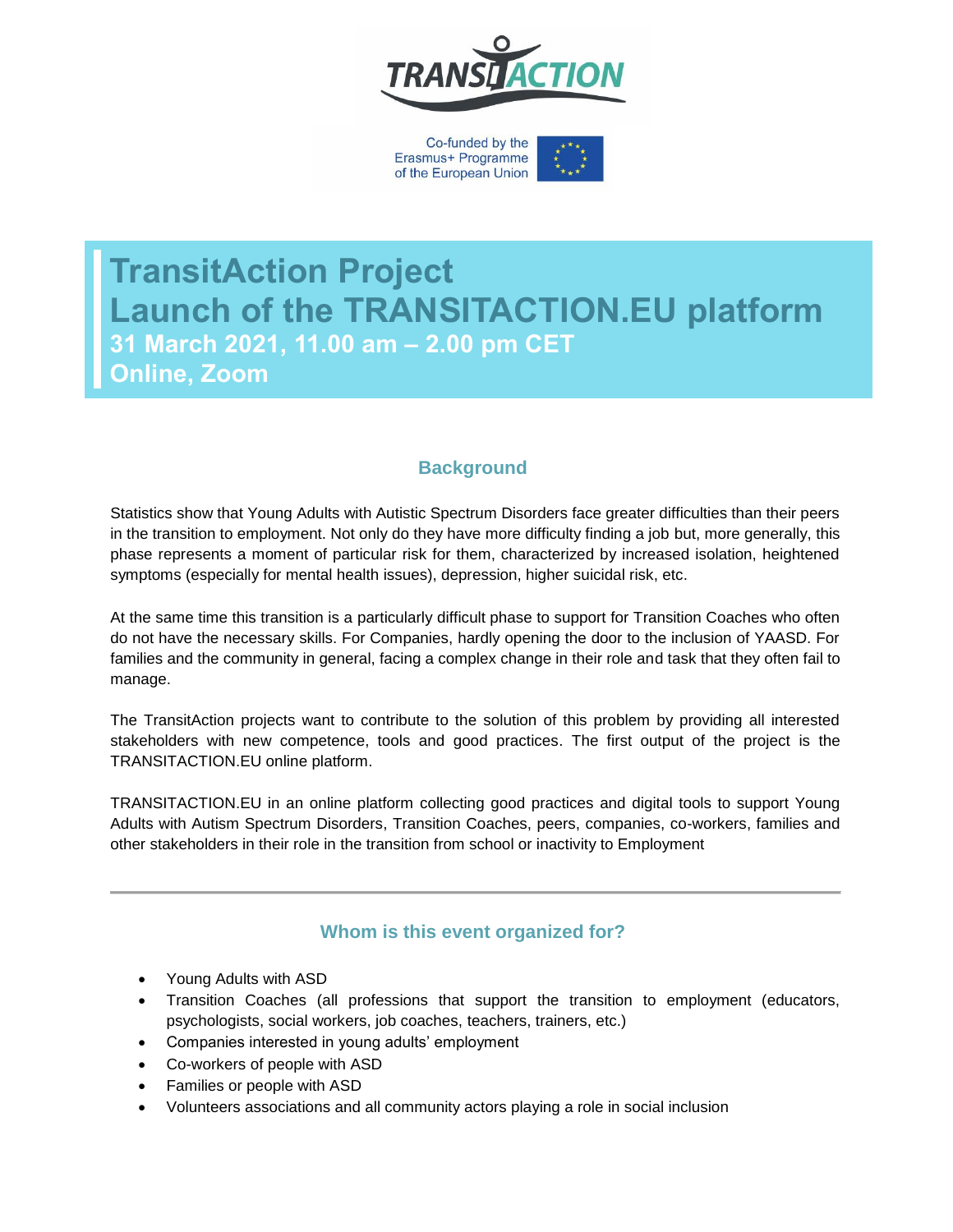

Co-funded by the Erasmus+ Programme of the European Union

# **How could this event be interesting to you?**

- Discover new good practices
- Meet other stakeholders and enlarge your network
- Hear from the direct experience of young adults with ASD
- Give visibility to your projects, services, outputs, etc.

## **Agenda**

#### **10:50**

*Online meeting room opens, connection checks*

### **11:00**

#### **Welcome and Introduction**

Laura Jones – *Secretary General at EPR*; Roberto Zanon – *Senior Project and Policy Officer at EPR, TransitAction Project coordinator*

**11:15** 

**TransitAction Project: Why? Who? What?** Why: the context Who: the partners What: the activities Roberto Zanon - *EPR*

#### **11:30**

**TransitAction.eu – the platform. How to use it, how to be part of it** Alessandro Lupinacci - *Futuro Digitale*

## **11:50**

**From "Clients" to "Partners" / Nothing About us without us** The contribution of Young Adults with Autism Spectrum disorders in the project Pinelopi Vitali and Argyro Papadimitriou - *Theotokos Foundation*

**12:10**

**What you will find on the platform, 3 examples of good practices**